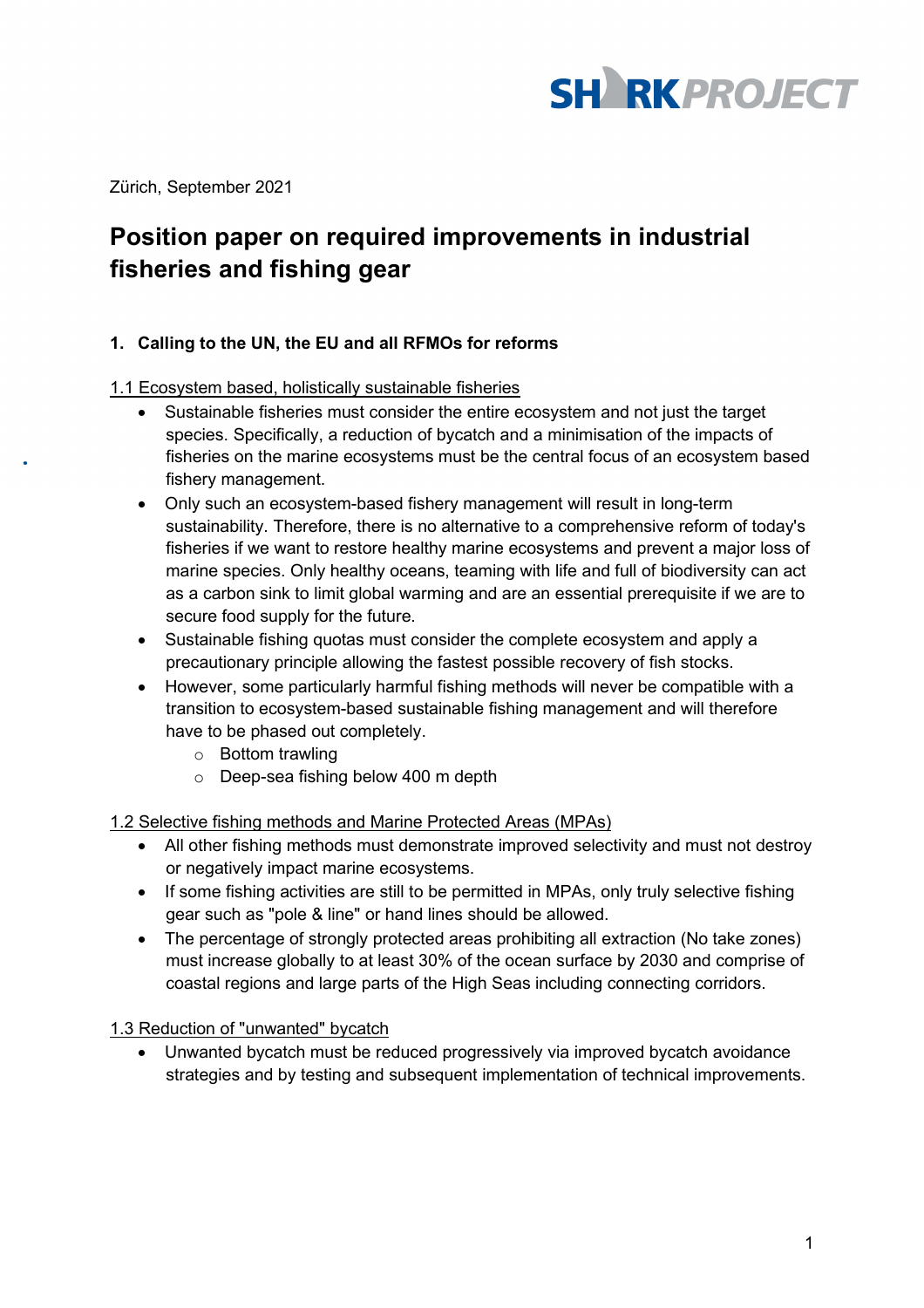

- All unintentional bycatch **must be fully documented and reported**. If bycaught animals are still alive, they must be released immediately, applying the best available measures and species-specific handling procedures to release them safely to maximise the probability of their post-release survival; such best practices already exist for all fishing methods and bycatch species (e.g. sharks, marine mammals, turtles, seabirds) but should be improved continuously.
- Especially the bycatch of threatened species must be reduced to an absolute minimum, with **bycatch of critically endangered species approaching zero**.
- For all species classified as threatened by the IUCN and/or protected by national, international, or multilateral agreements, effective management plans have to maintain or rebuild those populations to pre-industrial levels (or at least to pre-1970 population sizes).
- Recovery plans must be defined and implemented for both target species and **all species impacted by fishing activities** as "observed bycatch", "unobserved bycatch", ghost fishing, or other ecosystem impacts from fishing activities.
- All recovery plans for those stocks must meet the following criteria:
	- $\circ$  The defined measures must allow the recovery of the stock with a high probability and within the shortest possible period of time.
	- $\circ$  The defined percentage of probability for recovery must take species-specific biological characteristics into account
	- o Following the recovery of the stock, long-term sustainable management measures need to be implemented.
- In the absence of scientific reference points or significant models, the precautionary principle shall always be applied and agreed management measures shall assume a "worst case" scenario for the species.
- **Maximum catch limits and mortality rates must be defined for each bycatch species and each region**. These mortality limits must not be exceeded and, in the case of endangered or critically endangered species, either all fishing activities in an area or a ban of certain fishing gear must be imposed if predefined mortality rates are exceeded.
- If "unwanted" bycatch is still marketed generating commercial benefit for the fisheries, total allowable catch (TAC) quotas or retention bans must be defined for the species and monitored adequately to prevent overexploitation.

## 1.4 Improved transparency and monitoring

- All industrial fishing activities must demonstrate high to very high levels of transparency and monitoring. This can be accomplished by a **combination of human observers and electronic monitoring systems (EMS)** to document, both catch and bycatch, the condition of the bycatch upon release, and to ensure compliance without putting observers at risk.
- All fishing activities must be transparently traceable at all times and all vessels must compulsorily transmit their position via AIS and VMS systems at all times.
- Illegal, Unreported and Unregulated (IUU) fishing must be effectively combated internationally and by all Regional Fisheries Management Organisations (RFMOs), imposing severe penalties for violations throughout all RFMOs.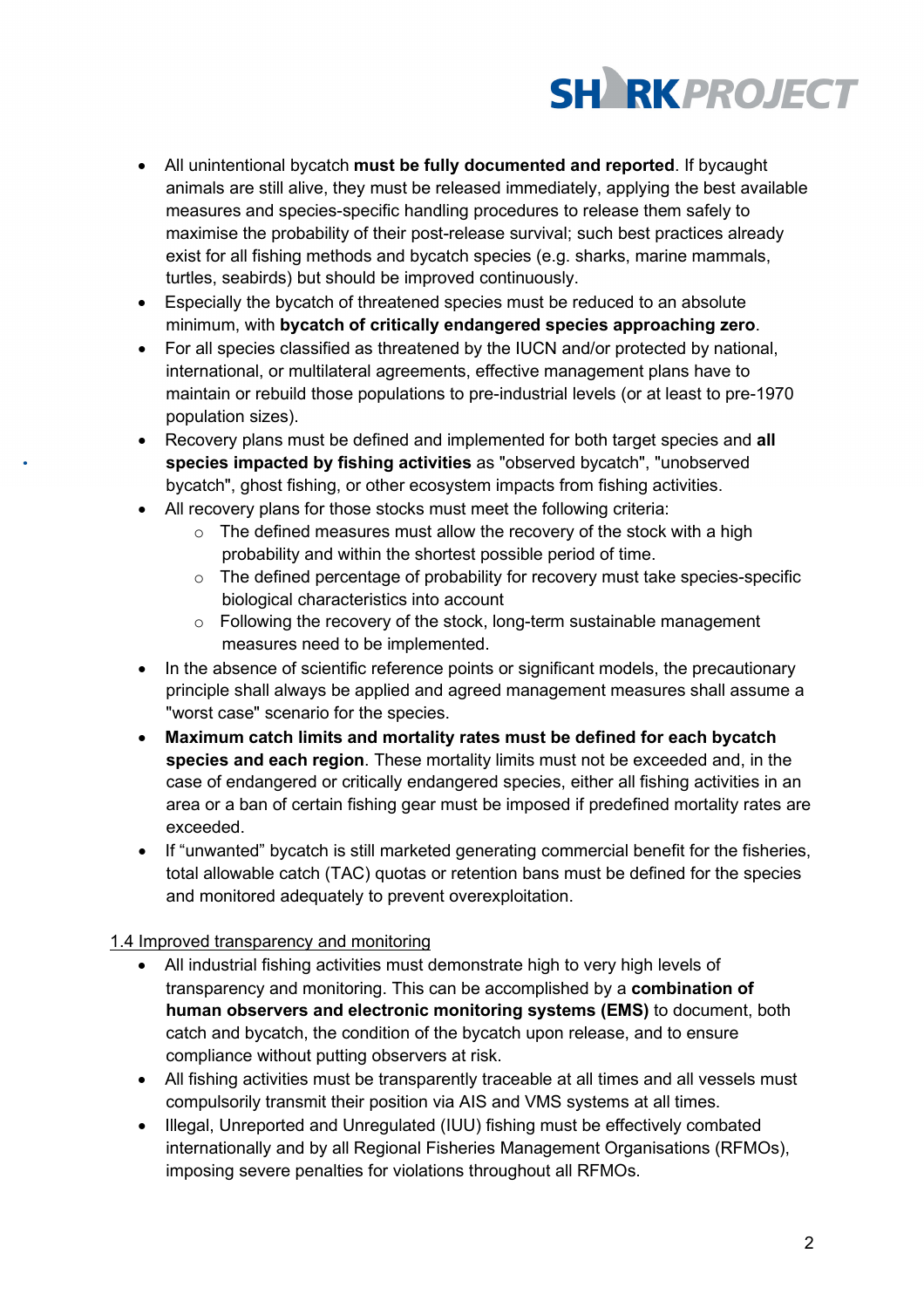

- Sharks and all other cartilaginous fish (rays, chimaeras) must be landed with fins naturally attached; the removal of fins at sea shall not be permitted under any circumstances and as soon as separate fins are detected on board of a vessel or in port, this is considered evidence that a violation of the finning ban has happened.
- Trans-shipment of sharks at sea is prohibited and all trans-shipment activities must be 100% monitored by observers and an established EMS (electronic monitoring system).

## **2. Minimum requirements requested for improvement of specific fishing gear and fishing practices**

These requirements for specific industrial fishing gear and fishing practices have been defined for now for those that - intentionally or unintentionally - affect sharks in particular. In the future, however, this list will be extended to include additional fishing gear and practices and will then also include long-term objectives in addition to the short-term improvement measures provided now for longline fishing and purse seine fishing.

# **2.1. Minimum improvements required for longlining - to be implemented by the end of 2022 at the latest.**

- Limit line length and number of hooks per set following scientific recommendations for the region
- Use of technical modifications to avoid shark bycatch and improve shark survival: e.g., by the use of
	- o Monofilaments
	- o Circle hooks
	- o Prohibition of wire leaders ("shark wires" or "shark lines").
- Avoid the use of squid as bait in order to reduce shark bycatch.
- Closure of "pelagic hot spots" for fishing spatial and/or temporal closures.
- Proportion of independent human observers must be increased to at least 20%.
- 100% monitoring in port of all shark landings.
- Introduction of a comprehensive EMS system for all fleets in addition to human observers.
- Mandatory availability of equipment and permanent transmission of AIS and VMS signals.
- Reporting of total bycatch including "live discards" and "dead discards" per species.
- If possible, all bycaught sharks still alive at the time when hauled to the boat should be released immediately, by cutting the lines as closely to the animal as possible without bringing the animals on board. If sharks have already been brought on board the animals shall be released as quickly and gently as possible, using best practices for their release while also ensuring the safety of the crew.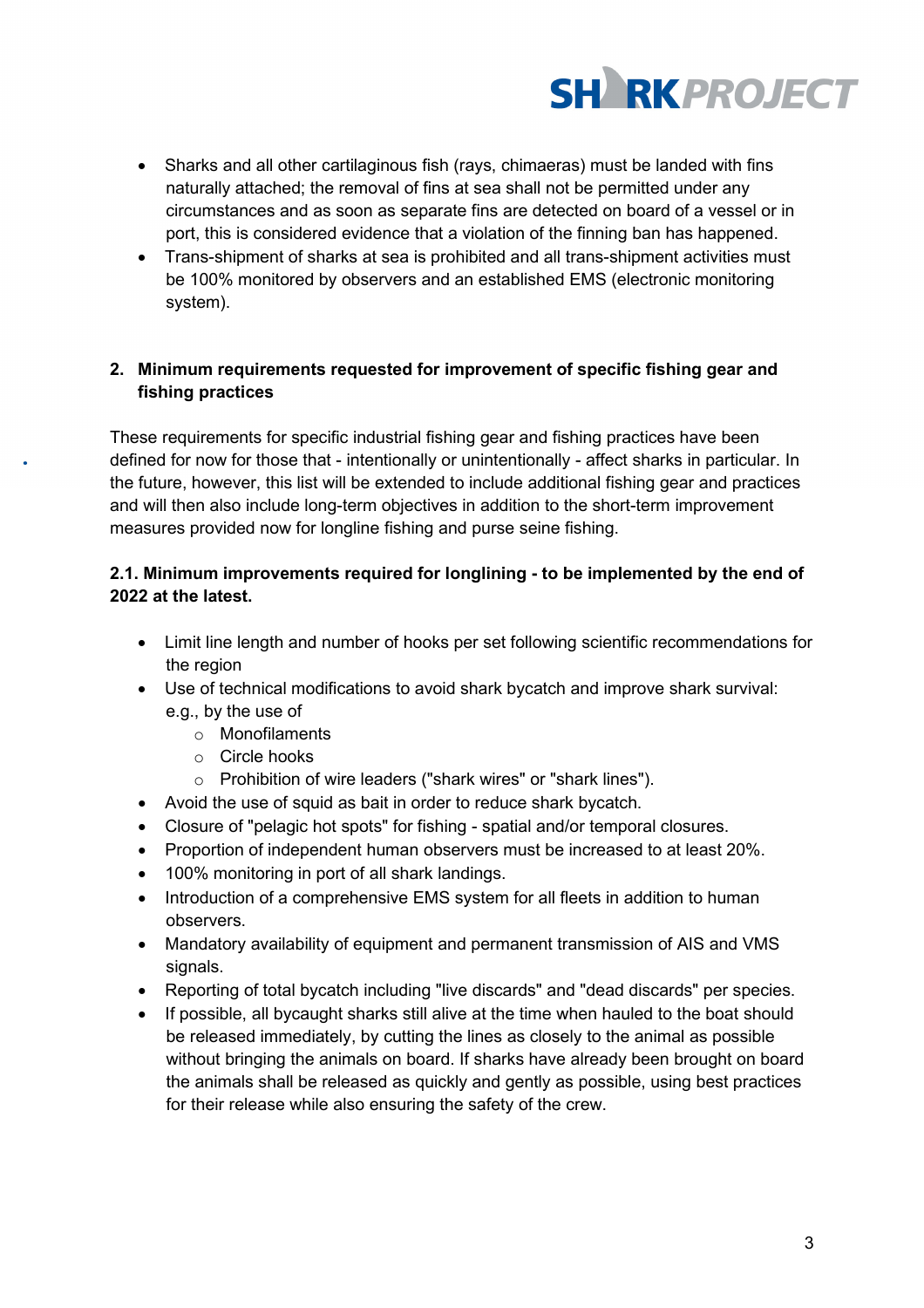

## **2.2 Minimum improvements required for purse seine fishing when using drifting fish aggregating devices (dFADs) - to be implemented by the end of 2022 at the latest.**

## 2.2.1 dFAD Management

- Scientifically based limits on the number of dFADs must be introduced through management measures including limits on total number of dFADs per area, number of dFADs launched annually per fishing vessel / fleet and number of fishing activities ("sets") using dFADs.
- Implementing a fully transparent dFAD recovery and retrieval policy to reduce marine litter and the impacts from beaching of lost dFADs.
- Effective and enforceable closures to all fishing operations with dFADs shall be implemented, including temporal and spatial closures to protect e.g. hotspots for ETP species and megafauna, and shark nurseries; during these periods all dFADs shall be removed from the water and not allowed to continue drifting.
- Introducing rules for possession and ownership of dFADs, ensuring lifetime ownership and non-transferable responsibility for all damage caused by dFADs.
- 100% monitoring of industrial fishing vessels and all activities (including transshipment and landing) through a combination of human observers and electronic monitoring systems.
- Near real-time reporting of electronic data on the use of drifting FADs (transponder tracks from dFAD buoys and echo-sounder estimates of biomass), independent verification and reporting of this data.

# 2.2.2 Bycatch reduction

- From the end of 2021, only such dFAD designs without any net elements and/or meshing as part of the raft or the underwater structure (tail) may be used. This is essential to ensure that dFADs do not pose any risk of entanglement throughout the complete lifetime to sharks, marine mammals, or sea turtles; the use of simpler/smaller dFAD structures is encouraged.
- By end of 2022, all structures that do not meet these requirements must be removed from the water (proof of their removal must be provided before new FADs can be used).
- From the end of 2022, only fully biodegradable materials may be used for the construction of dFADs; these materials must be 100% biodegradable within 12-18 months under normal environmental conditions.
- Fisheries must use science-based, safe handling and release practices for sea turtles, sharks, rays and marine mammals. New tools/technologies for the safe live release of endangered species must be tested as soon as they become available (e.g., mandatory installation/retrofitting of purse seine fishing vessels with additional conveyor belts for the fast and gentle return of all bycatch from deck to the sea).
- Development and implementation of improved bycatch avoidance measures for silky sharks and other non-target species (e.g., sea turtles) e.g., verifying the level of potential bycatch of threatened species under a dFAD prior to setting the nets, the use of camera systems in combination with echo sounders or other appropriate technologies as they become available.
- Prohibit the deliberate setting on whale sharks and whales.